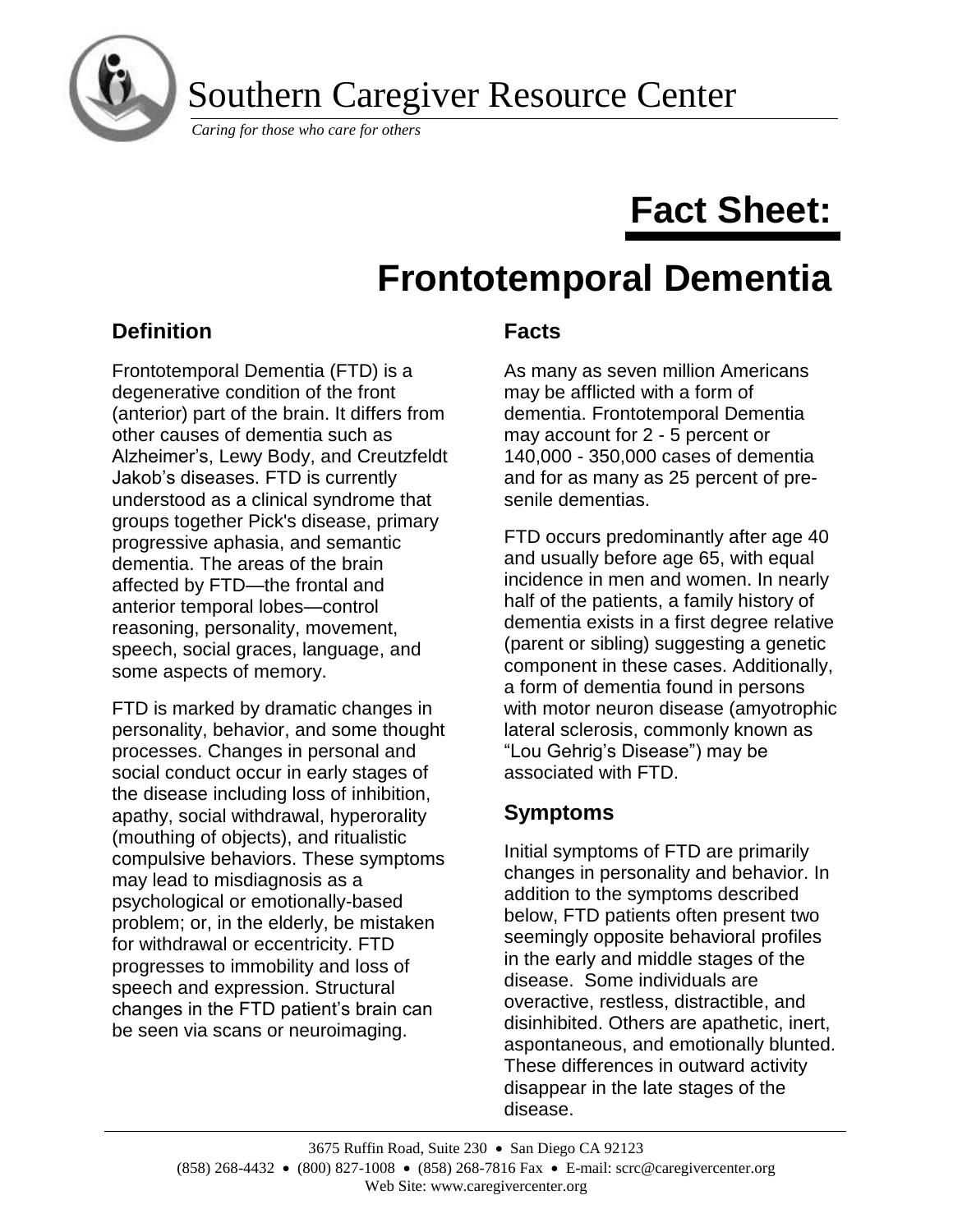#### **Major symptoms of FTD are:**

- Dramatic change in personal and social conduct. The individual may lack initiative; seem unconcerned; and neglect domestic, financial, and occupational responsibilities.
- Loss of empathy toward others.
- Patients may show shallow affect (flat facial expression or lack of emotional response). Or, they may be inappropriately jocular and sing, dance, clap, or recite phrases repeatedly.
- Rigid and inflexible thinking and impaired judgment.
- Loss of insight into personal and social misconduct such as small sexual or moral transgressions.
- Stereotyped (i.e., repetitive) or compulsive behavior. For example, the person with FTD may become compulsive about rituals of hygiene and dress while at the same time neglecting proper hygiene. They may echo what others say, wander restlessly over a fixed route, or adhere to a fixed daily schedule.
- Hypochondriasis, including bizarre somatic complaints.
- Excessive eating or gluttony, food fads (especially a craving for sweet foods), and even excessive alcohol consumption. The tendency for FTD patients to consume alcohol often leads to a misdiagnosis of alcohol-related dementia. The person may refuse to eat, however, this may be due to a behavioral pattern called "negativism" or to an

inability to use needed motor skills.

- Decreased motor skills in later stages.
- Change in sleep patterns with prolonged sleepiness shown especially in those that present more apathetic behaviors.

### **In late stage FTD symptoms include:**

- A gradual reduction in speech culminating in mutism.
- Hyperoral traits.
- Failure or inability to make motor responses to verbal commands.
- Akinesia (loss of muscle movement) and rigidity with death due to complications of immobility.

## **Differences Between FTD and Other Dementias**

FTD differs markedly in several ways when compared to other dementias especially Alzheimer's disease.

- FTD is characterized by cerebral atrophy in the frontal and anterior temporal lobes of the brain while Alzheimer's affects the hippocampal, posterior temporal, and parietal regions.
- The neurofibrillary tangles, senile plaques, and Lewy bodies present in the brains of Alzheimer's and other dementia patients are absent. (Pick bodies are also usually absent.)
- Alzheimer's patients experience severe memory loss. While FTD patients exhibit memory disturbances, they remain oriented to time and place and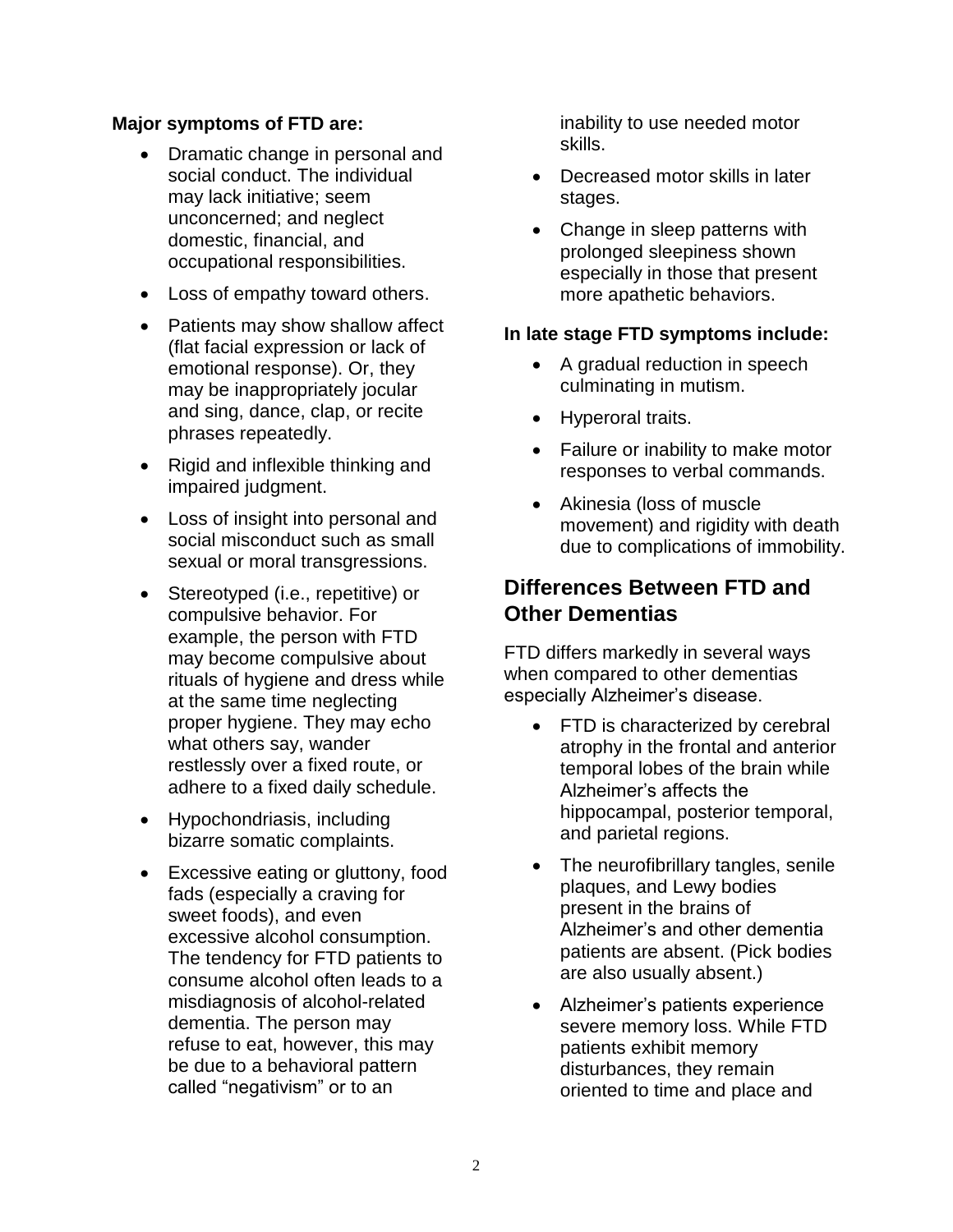recall information about the present and past.

- FTD patients, even in late stages of the disease, retain visuospatial orientation, and they negotiate and locate their surroundings accurately.
- Intellectual failure in FTD is distinctly different from that of Alzheimer's patients. Results of intelligence tests are normal in those with FTD until the point in the disease when disinterest results in lower scores.
- Life expectancy is slightly longer for FTD.

# **Testing and Diagnosis**

FTD can be accurately diagnosed with brain scans or imaging. Computed tomography (CT scan) and magnetic resonance imaging (MRI) reveal cerebral atrophy in the frontotemporal regions. Degeneration of the corpus striatum, thalamus, and other subcortical structures occurs. Functional brain imaging and single photon emission tomography may reveal dysfunction of the frontal lobes, decreased blood flow, and a selective reduced uptake of tracer in the anterior (front) cerebral hemispheres. Electroencephalography (EEG) remains normal, however, even in advanced stages. In autopsies, brain tissue changes include large neuronal cell loss with secondary spongiform change and astrocytic gliosis.

Neuropsychological testing is useful to obtain a clinical assessment of the disease. Tests evaluate conduct, language, visuospatial abilities, memory, abstraction, planning and mental

control, motor skills, and intelligence. Tests might show:

- An economy of mental effort and unconcern. Responses may be impulsive and tasks readily abandoned, while other patients may be slow, inert, and persistent.
- Conversation is not spontaneous; responses are brief, and one does not elaborate. Some patients may make mechanical and repetitive remarks, echo words spoken by others, or repeat responses. Apathetic patients may be hypophonic (have a weak voice) and have an odd or halting speaking pattern. Overactive patients may be the opposite with unconstrained speech. Failure to respond or inappropriate responses should not be assumed to be incomprehension but, rather, a concreteness of thinking or inattention.
- Visuospatial skills remain normal except for those compromised by behavioral abnormalities.
- Memory problems do not occur except as a result of ineffective use of memory. Thought processes show impaired powers of abstraction, verbal response, and design fluency. For example, in card and block sorting or picture arrangement, the FTD patient may abandon tasks, produce items eccentrically, not follow instructions, violate "rules," etc. Comprehension is normal, however.